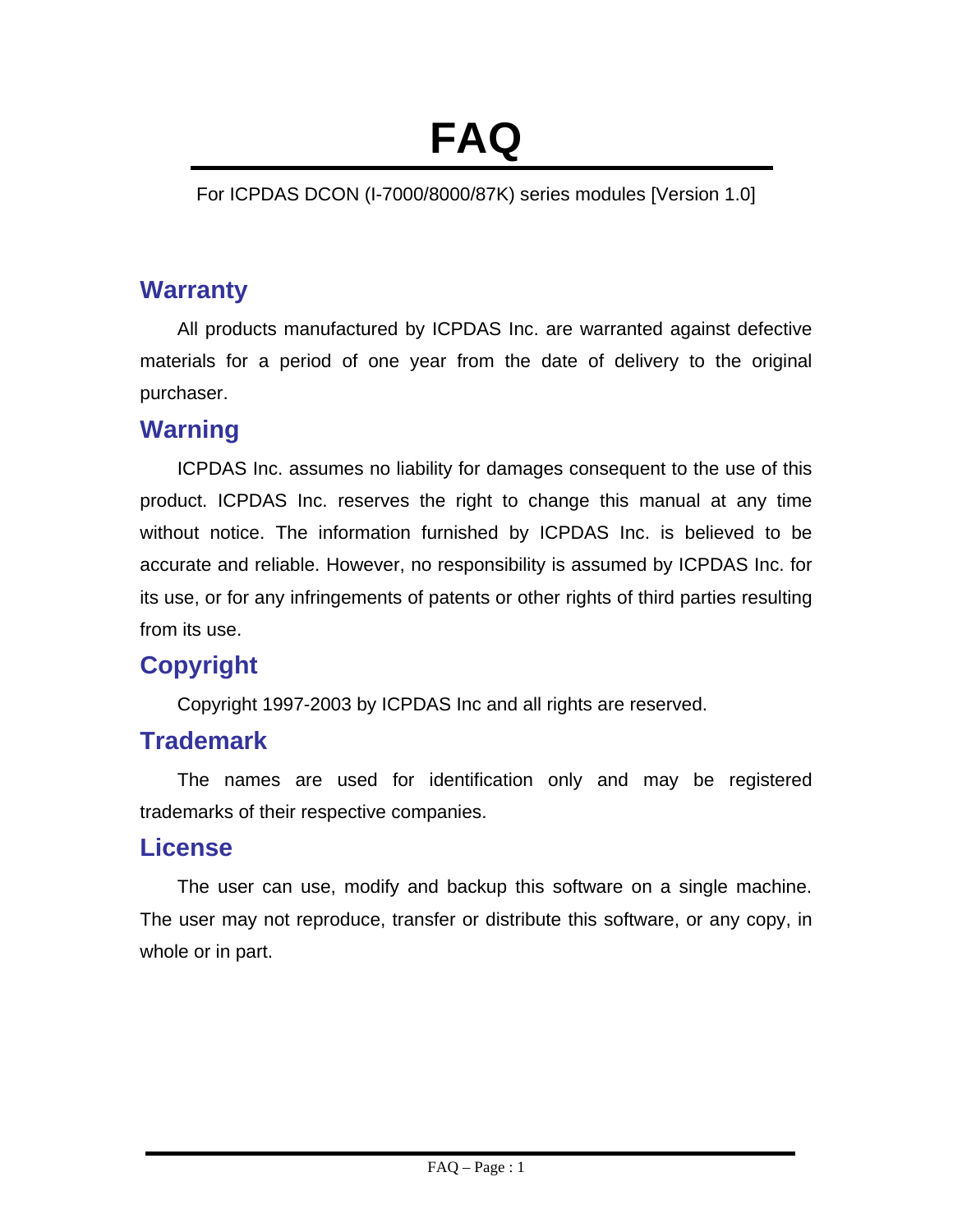# **1. FAQ**

# **1.1 I-7000 series modules FAQ**

# **Q: How do I compute the checksum? A:**

To compute the checksum, follow the steps below:

**Step 1: checksum=0;** 

**Step 2:** for all command bytes, the **checksum = checksum + command byte**

**Step 3: checksum = checksum & 0xff**

**Step 4:** convert thechecksum to **ASCII high byte and ASCII low byte**

For example, Command = \$012 [Enter]  $Checksum = '$'+'0'+'1'+'2' = 0x24+0x30+0x31+0x32 = 0xB7$ Checksum  $& 0xff = 0xB7$ Checksum high byte = 'B' Checksum low byte = '7' Command with checksum = \$012B7[Enter]

#### **Q: When should a repeater be used in as RS-485 Network?**

**A:** A repeater must be used when the network has **more than 256 modules**, or if the network covers a distance of more then **1.2 Km**.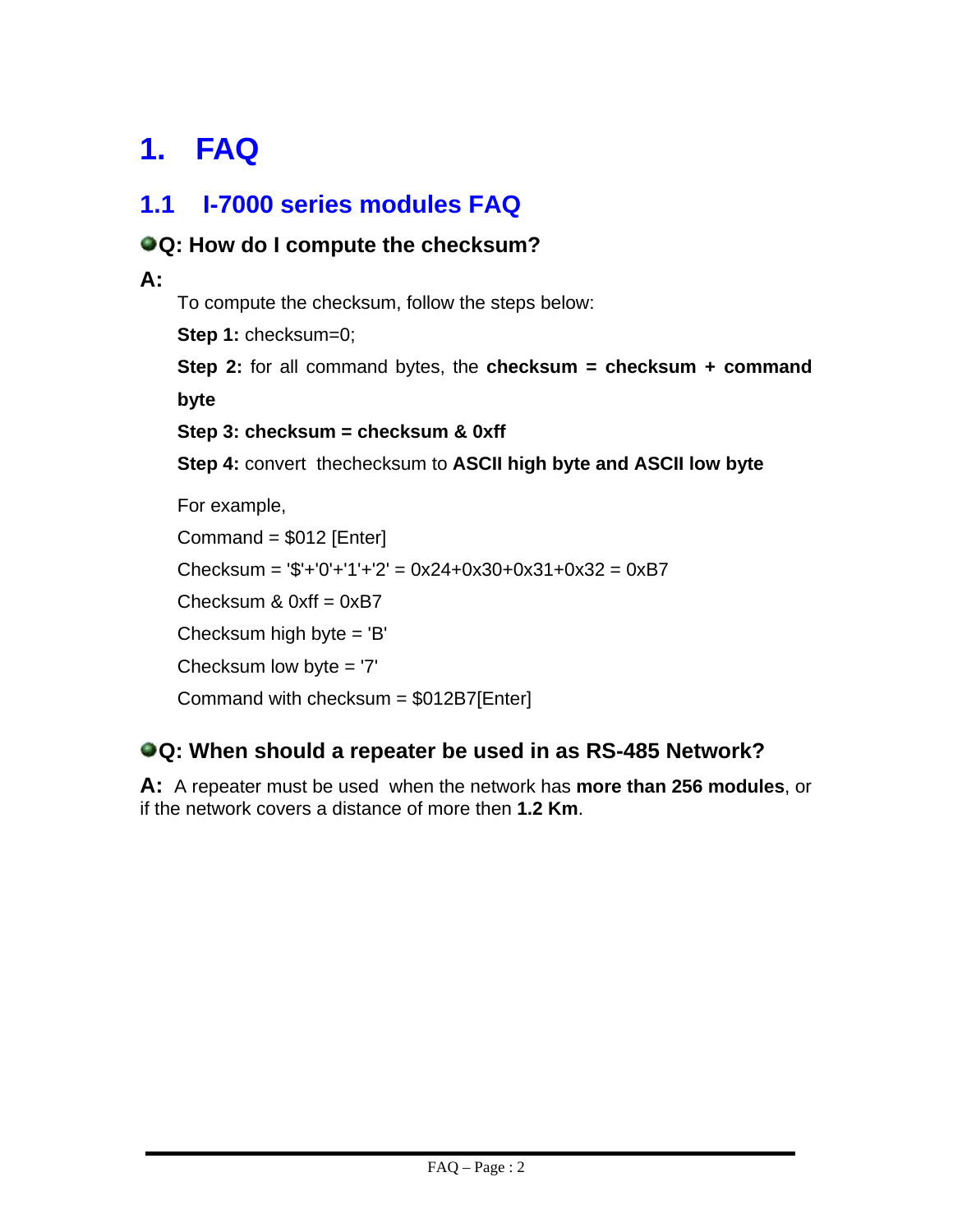# **Q: What is the maximum scan rate of an RS-485 Network? A:**

The scan rate depends on the RS-232 COM port Baud Rate, Checksum status, numbers of modules, channels, commands to be sent, result strings received and system performance.

Parameters used to test the environment.

| I-7012 module: | x <sub>1</sub>                |
|----------------|-------------------------------|
| Channel:       | x <sub>1</sub>                |
| Baud Rate:     | 115200 bps                    |
| Command:       | $\#AA$ (cr)(null) ==> 5 Chars |
| Result:        | $>SDDDDD(Cr)$ ==> 9 Chars     |

#### **Transmit 1 Char: 1 Start bit + 8 Data bits + 1 Stop bit = 10 bits**

#### **1. For each transmision:**

Command string + Result string =  $14$  chars =  $140$  bits 140 (bits/ **transmision**) / 115200 (bits/sec) = 0.00122 (sec/ **transmision**)

#### **2. Hardware delay (for each transmision): 1 mSec**

Scan rate: 1/ (0.00122 + 0.001) = 450 (**transmision** /sec) Estimated scan rate: 450 times/sec maximum.

#### **3. Tested scan rate value:**

440 times/sec maximum without system message processing 360 times/sec maximum with system message processing.

Note: system message processing allows let the OS to process other tasks. This may reduce the performance of this program.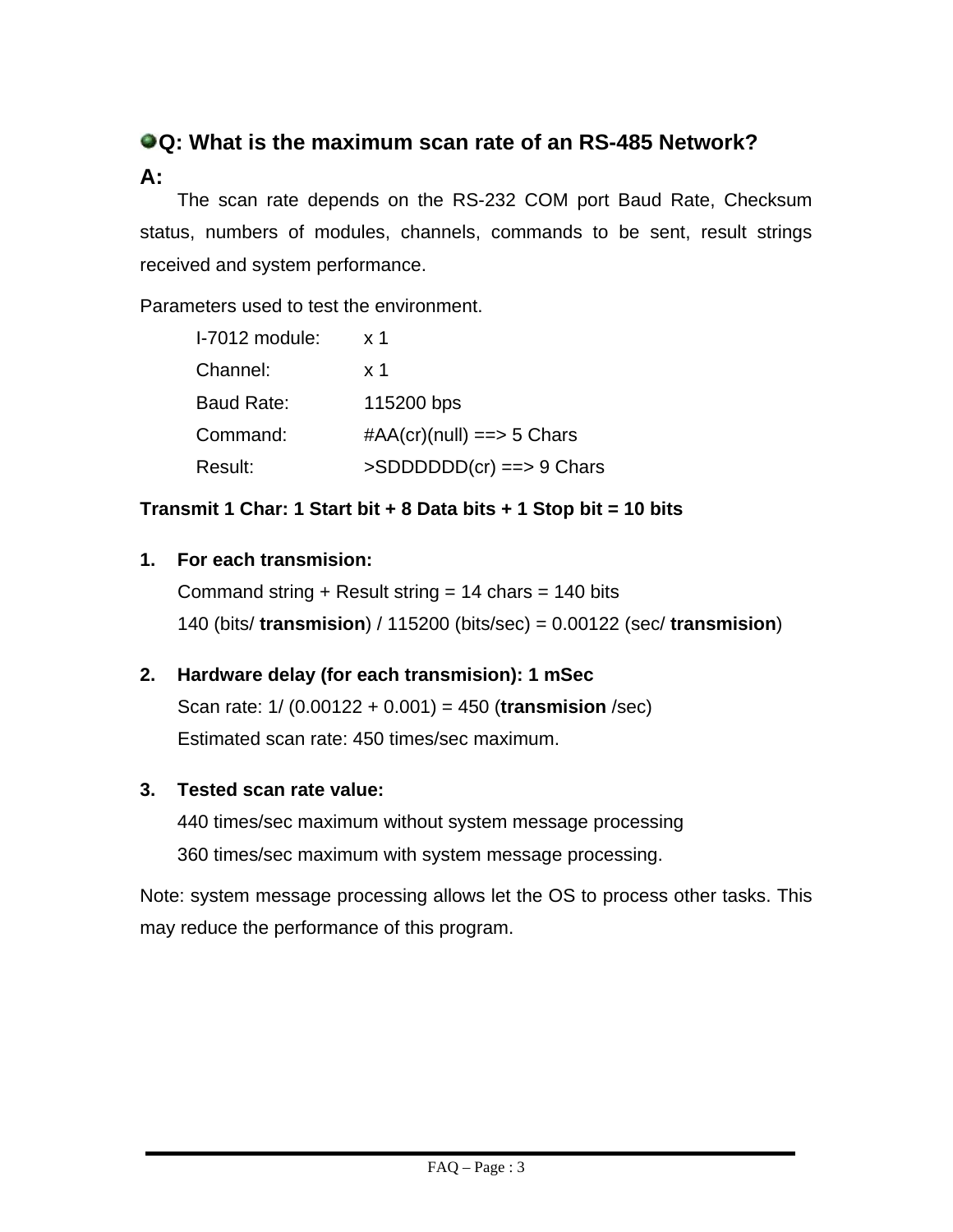# **Q: The AnalogIn8() function returns an error code 12. A:**

Error code "12" refers to "ResultStrCheckError", which may be casused by the following conditions.

Setting the "Input Range" field in the DCON Utility to "T/C J-Type" will cause this error. To correct it, amend the setting to "+/- 2.5v".

Setting the "Data Format" field in the DCON Utility to "% of FSR" will cause this error. To correct if, amend the setting to "Engineering Unit".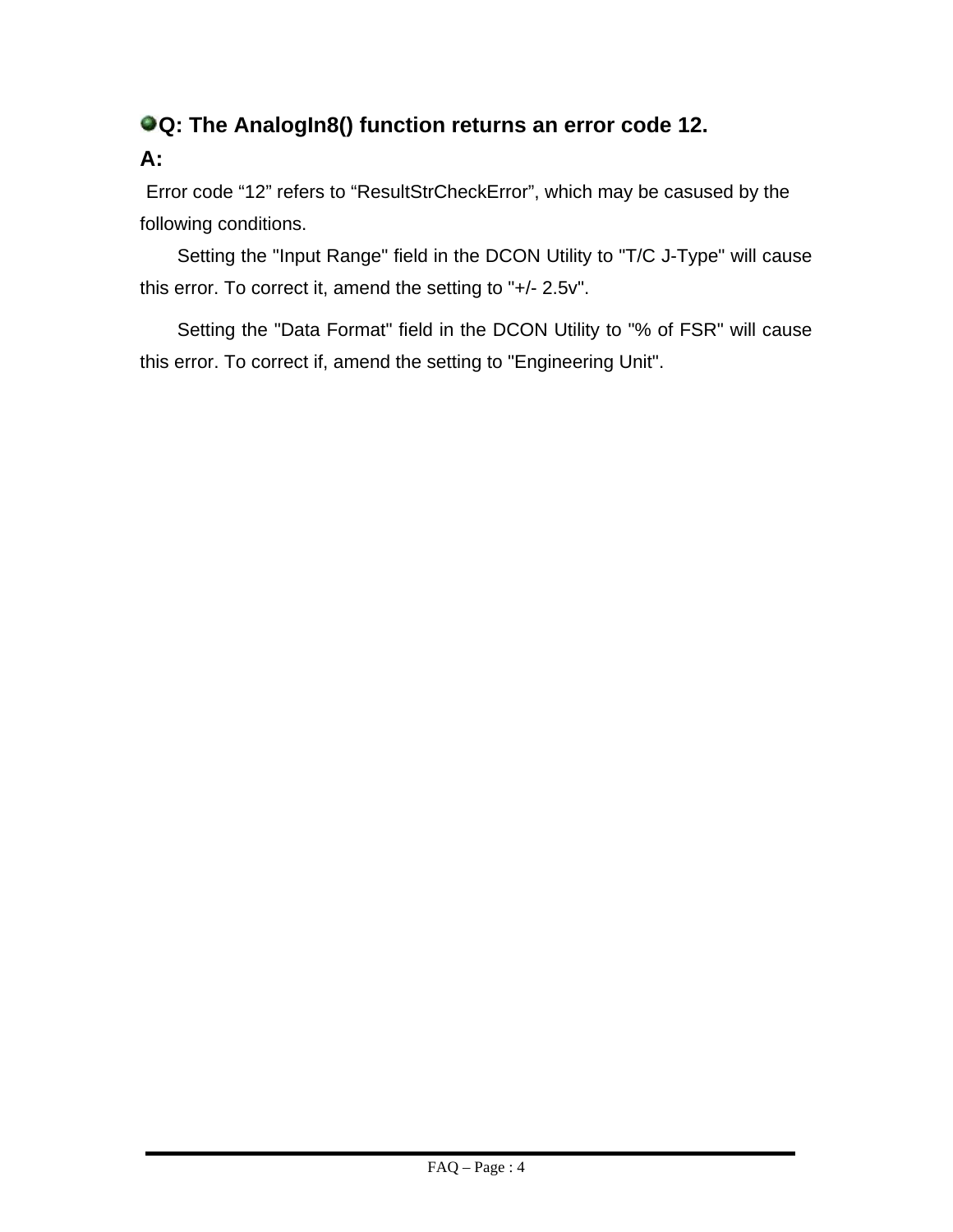# **1.2 MISC FAQ**

#### **Q: "[LinkerError] Unresolved external 'xxxx\_xxxx \_\_ stdcall' referenced from xxxxxxxxxx " error message when using Borland C++ Builder**

#### **Q: "xxxx.obj : error LNK2001: unresolved external symbol "xxxxxxxxxxx" (?xxxxx@@xxxxx)" error message with using Microsoft Visual C<sup>++</sup>**

**A:**

The code will generate this error message if it references a function, variable, or label that the linker can't find in the libraries and object files it searches. In general, there are two reasons this for error to occur:

- **1. The code doesn't exist (calls a reference that the symbol is spelled incorrectly or uses the wrong case)**
- **2. The code asks for the wrong thing, which could mean that you are possibly using mixed versions of the libraries—some from one version of the product, others from another version).**

Naming conventions vary between C and C<sup>++</sup>, because of the C<sup>++</sup> **decoration of external symbols**. The different naming conventions may also cause the error message to occur. By causing  $C^{++}$  to drop name decoration, the extern "C" syntax makes it possible for a  $C^{++}$  module to share data and routines with other languages.

Most DLL files used in our products are written using Microsoft Visual C<sup>++</sup> 4.0/5.0, and use C naming conventions. If your programs use the  $C^{++}$  syntax, your header file must be amended as follows:

#### **#define EXPORTS extern "C" \_\_declspec (dllimport)**

#### **EXPORTS WORD CALLBACK xxxxx\_GetDriverVersion(WORD \*wDriverVersion);**

These declarations allow the complier to use C naming conventions to refer to these functions.

You must not change the naming conventions if your code uses C syntax,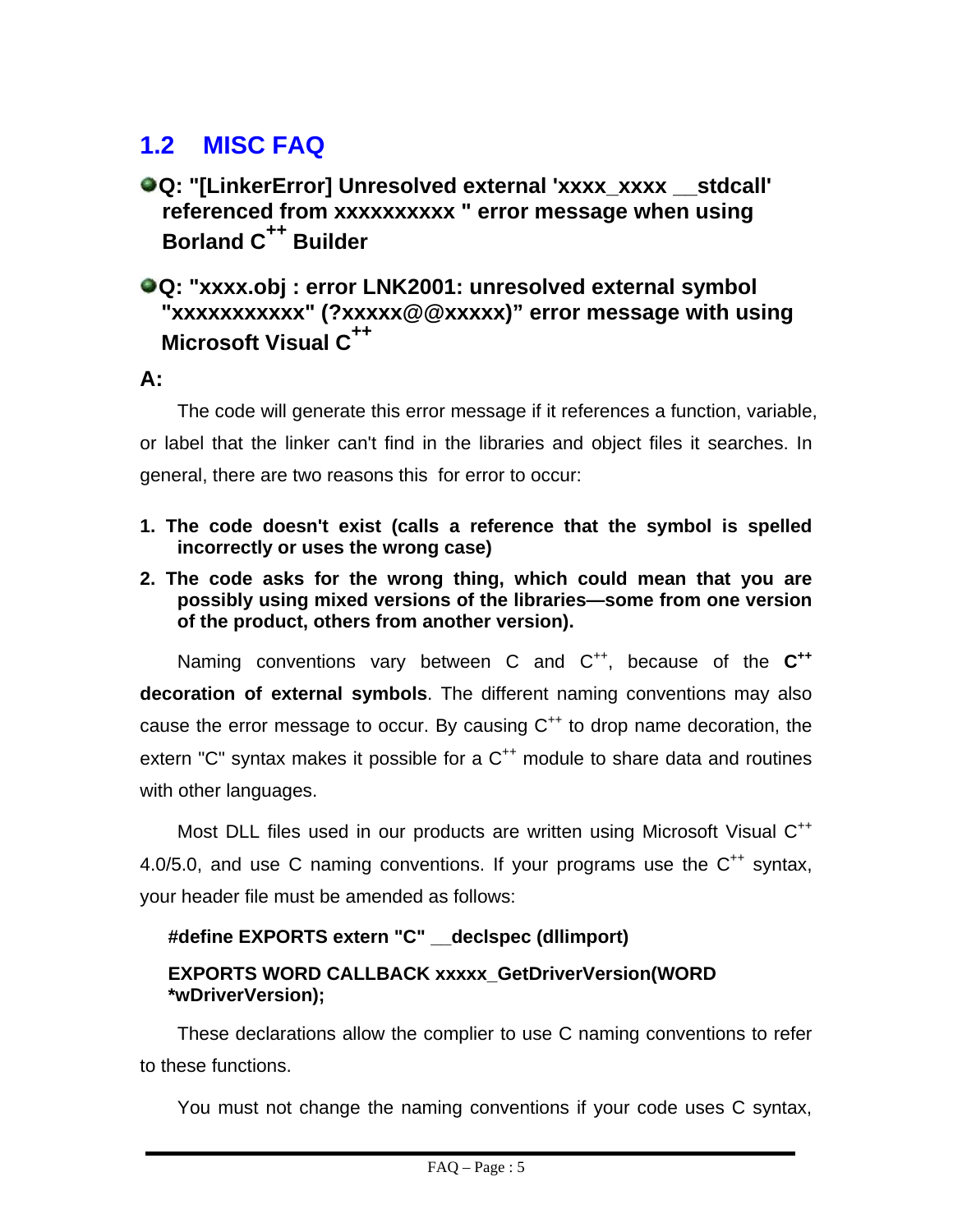meaning that your header file should look like the following:

#### **#define EXPORTS**

#### **EXPORTS WORD CALLBACK xxxxx\_GetDriverVersion(WORD \*wDriverVersion);**

Several of the DLL files used in our products use C<sup>++</sup> naming conventions for particular reasons. In these cases, your program should use  $C^{++}$  syntax and should must not change the naming conventions, meaning that the header file like the following :

#### **#define EXPORTS**

#### **EXPORTS WORD CALLBACK xxxxx\_GetDriverVersion(WORD \*wDriverVersion);**

We will gradually unify the naming conventions of the DLL files used in our products by using C naming conventions in order to reduce these problems.

Note: If you are using Microsoft Visual C++ as your development tool, ensure that you use the parameters **-Tc** or **-TC** to force the VC compiler to use **C** syntax, or use the parameters **-Tp** or **-TP** to force the VC compiler to use **C++** syntax.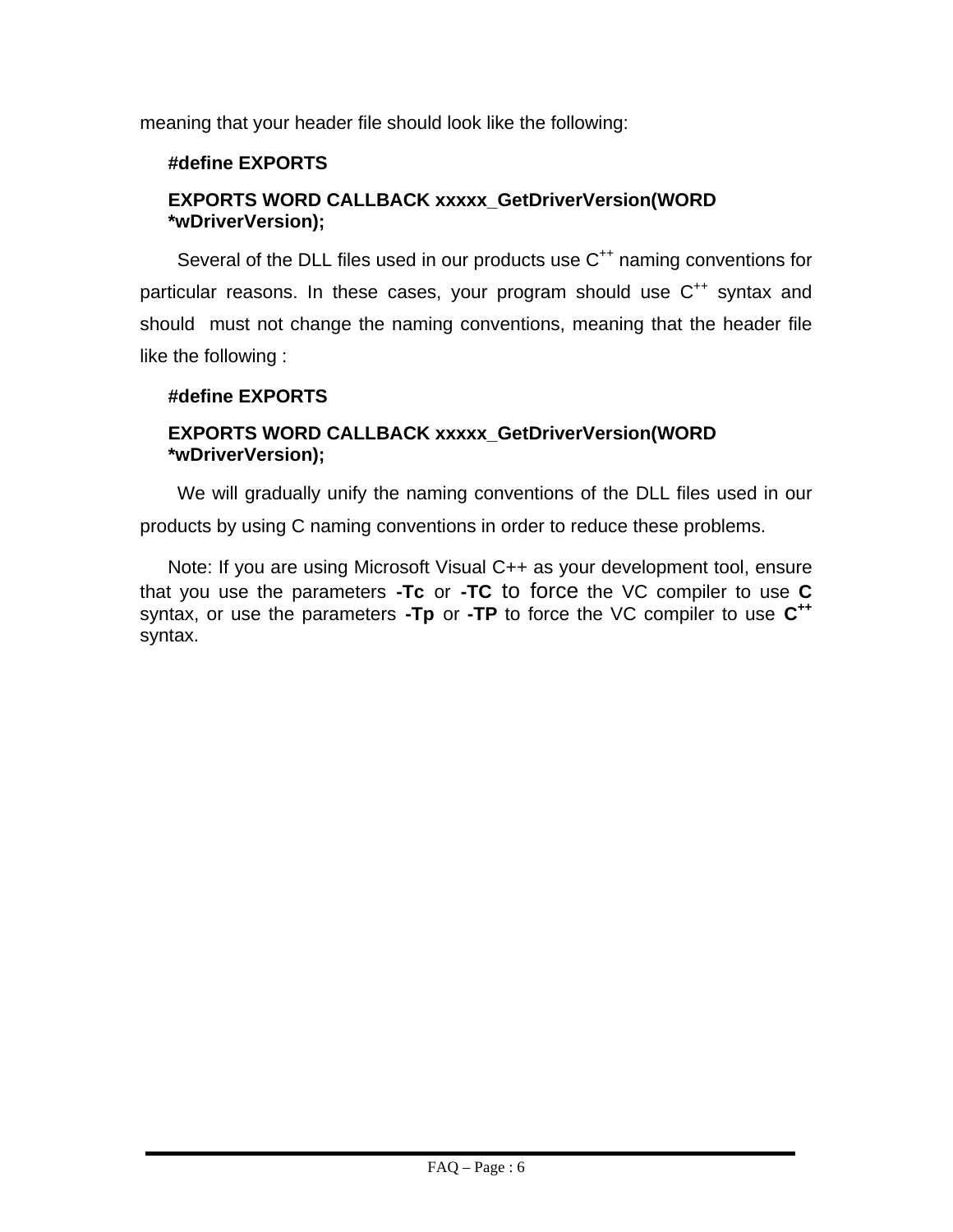## **Q: Why doesn't the ComboBox CHANGE event work in VB? A***:*

In both Delphi and Borland C++ Builder, the CHANGE event will work correctly when users choose an item. However, In Visual Basic this event only occurs when the user actually keys something in. You should use the CLICK event to perform the same work in Visual Basic. The CLICK event will also work correctly in both Delphi and Borland C++ Builder.

## **Q: How do I avoid triggering multiple TIMER events? A:**

If you use the TIMER object in your project, you must ensure that TIMER interval value is appropriate to your program, system and hardware.

For example, suppose the TIMER triggers an event to perform an operation, and then triggers another event again to perform the same action prior to the previous operation being completed. This may causes the multiple operations to be called concurrently, which, after a certain period of time, might cause your system to crash due to it being overloaded.

To prevent your system from crashing when using the TIMER object, we suggest that you avoid the re-triggering the TIMER event in the following manner:

```
bool bProcessing ; // declare a flag
```

```
void __fastcall TForm1::FormCreate(TObject *Sender)
```

```
{ bProcessing = false; }
```

```
void __fastcall TForm1::Timer1Timer(TObject *Sender)
```

```
{ if (bProcessing == true)
```
**return ;** // avoid re-trigger

**else** 

```
bProcessing = true;
```

```
........................ 
........................
```
**// if ( somethings wrong ) {** 

**//bProcessing = false;** // enable the next timer event to begin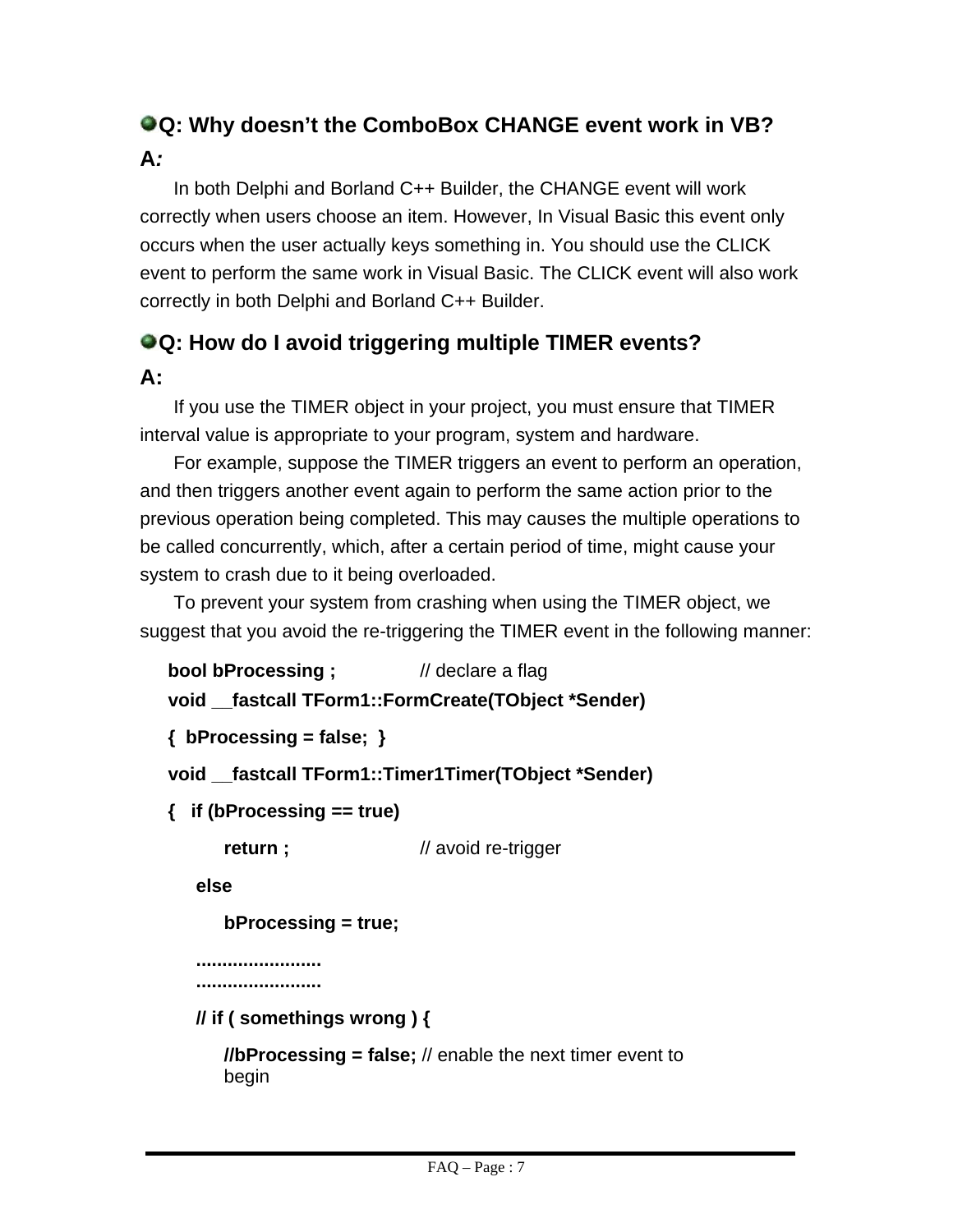```
//return;
    //} 
    ........................ 
    ........................ 
    bProcessing = false; // enable the next timer event to begin
}
```
#### **Q: "Unable to create process" error message when using Borland C++ Builder and Delphi?**

#### **A:**

This error message will occur when a required .DLL file is not present on your system. If you compile your program into an executable file and then attempt to run it. You may get the different error messages similar to the following.

#### **Error Title: Error Starting Program Error Message: A required .DLL file, XXXX.DLL, was not found.**

The error message will tell you what .DLL files are missing. To solve this problem, you should copy the specified DLL files into the windows System folder, which can usually be found at:

#### **C:\Windows\system (for Windows 95/98)** or

#### **C:\WinNT\System32 (for Windows NT/2000/XP)**

You should check your Windows settings in order to locate the system folder.